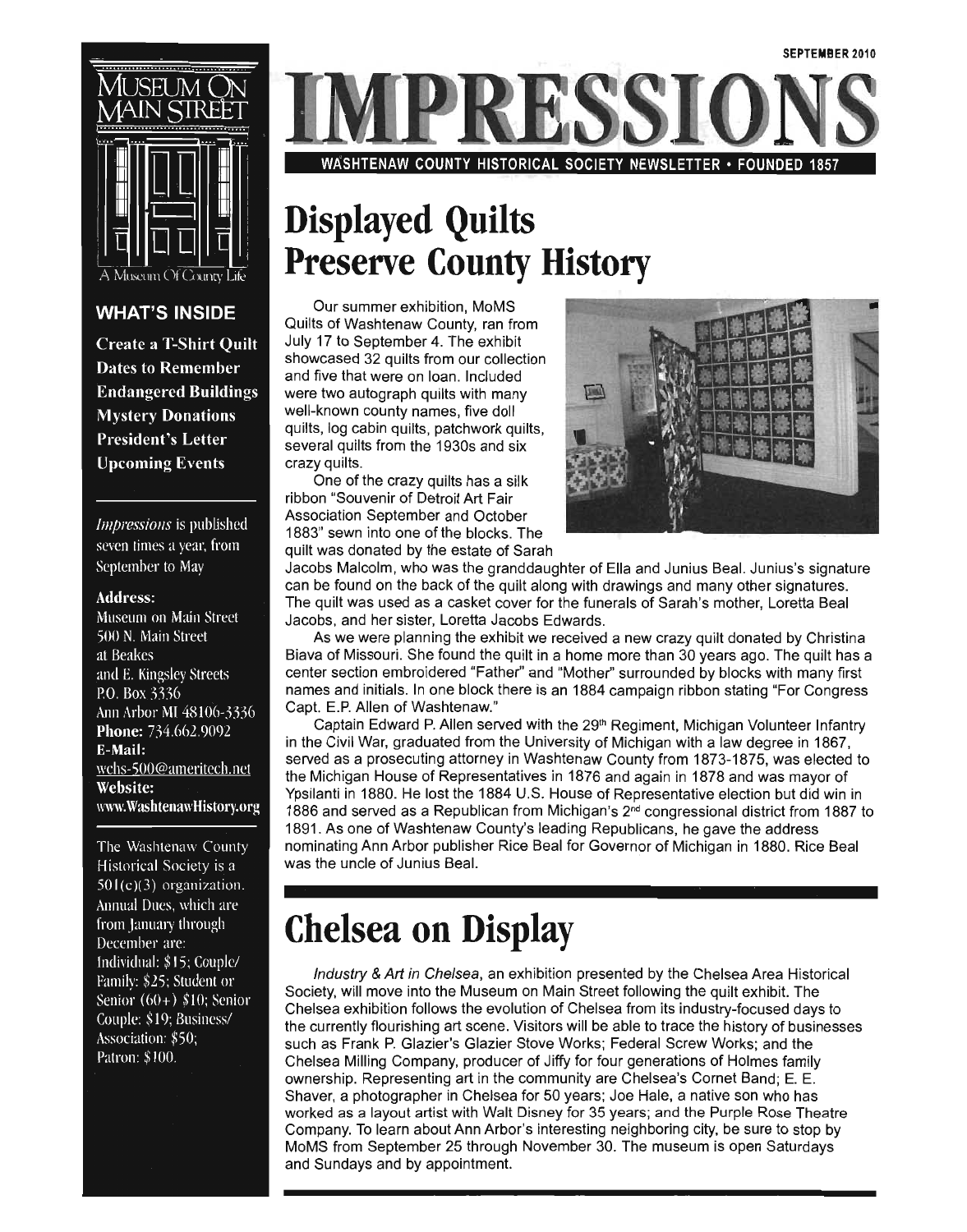### **WASHTENAW COUNTY HISTORICAL SOCIETY LEADERSHIP**

President Leslie L. Loomans

Vice President Karen L. Jania

Immediate Past President Richard L. Galant, PhD

Treasurer Patricia W. Creal

Recording Secretary Judith M. Chrisman

Corresponding Secretary Pauline V. Walters

#### **Directors**

Ralph Beebe Tom Freeman Dale Leslie Michelle L. McClellan, PhD Susan Nenadic M. Joanne Nesbit Jay Snyder Jan E. Tripp Susan Cee Wineberg Cynthia Yao Robert Yuhasz

Directors-at-Large Hon. Julie A. Creal Mary Florida Wayne Florida Richard L. Galant, PhD Dean Greb Susan Kosky Donald C. Smith, MD

Advisors Ina Hanel-Gerdenich David LaMoreaux Thomas F. Mich, PhD Louisa Pieper

### **LESLIE LOOMANS President's Letter**

Missing a goal generally isn't a time for celebration. Our goal had been to create a job description for a new part-time position and then fill the position by April 1, 2010. Nevertheless we are celebrating because subject to completion and signing of an employment contract we will achieve our goal by the first week of September.

It took more work (and time) than we had anticipated to create the right job description, publicize it, receive applications, select those candidates to interview and finally, at the August board meeting, the Board of Directors met and ranked the final four applicants for our new part-time paid administrator position. This position will be partially funded by eliminating external payments for editing and layout of our newsletter, Impressions, which is published seven times annually. Our new employee, having the appropriate experience and skills, will become editor of the newsletter. Additionally there will be time allocated to promotion and advertising, exhibits, fundraising and outreach.

The addition of this position, importantly, will allow our board members to better focus their time on planning and development. We look forward to the announcement of our new employee.

### **Help Solve This Mystery! .**

. On two separate occasions paper bags have mysteriously appeared on MoMS's back porch. The first bag contained five single shoes with a note indicating they had belonged to a Washtenaw County farmer and that more

information would follow. Each shoe is accompanied by a museum-style worksheet from 2006.

The second bag appeared about a month later. It contains two lady's straw hats, three white blouses from about 1900, and two pairs of long white kid gloves. There is no note with this one.



Please call the WCHS, at 734-662-9092, if you Can help solve the mystery of the bags and their contents .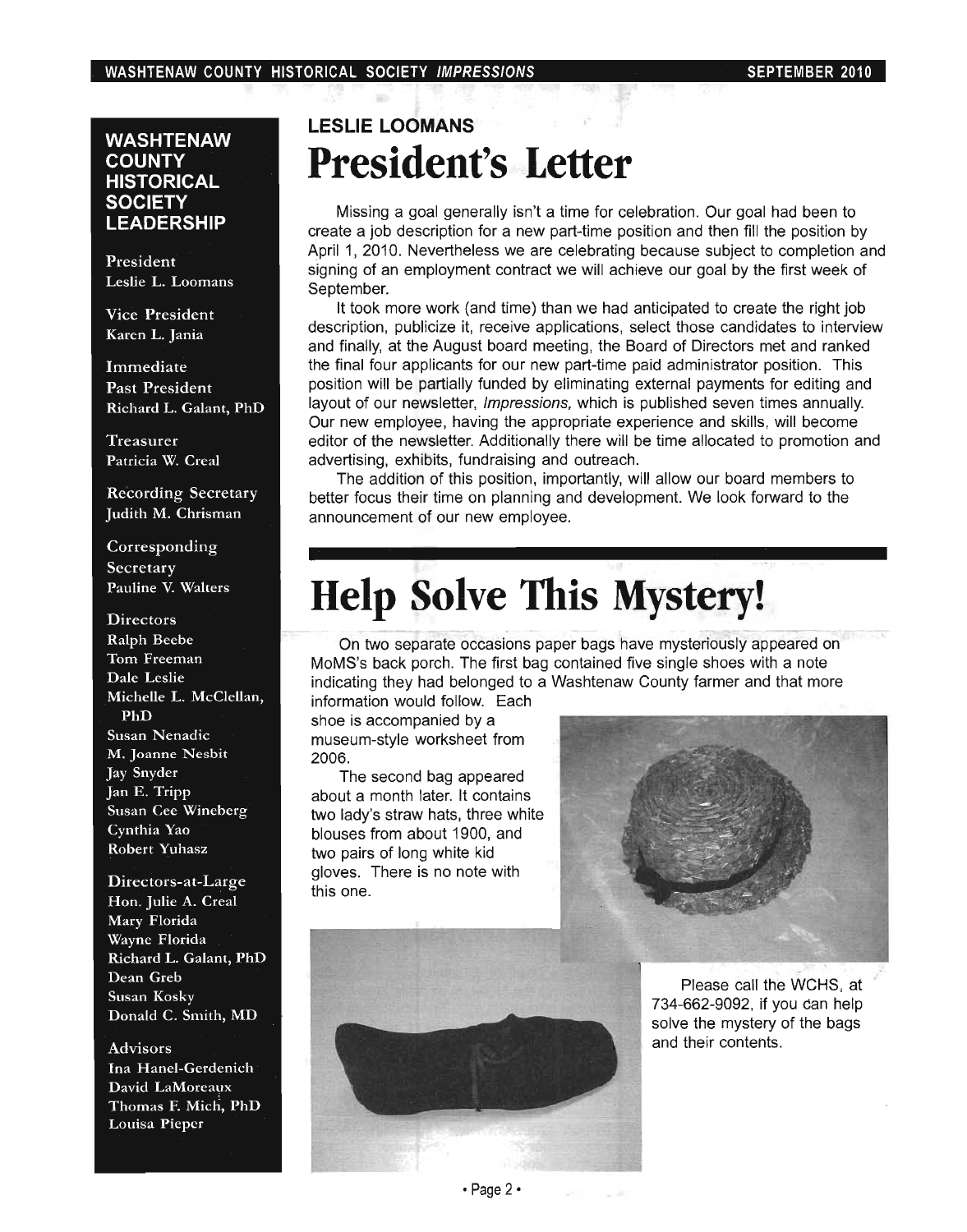# **Endangered Buildings Need Help**

The Museum's spring exhibition, "Use it or Lose it: Historic Preservation in Washtenaw County," featured three endangered historic buildings in Ypsilanti, all crying out for preservation. Recognizing that resources are possibly too limited to attend to all three at this time, visitors were invited to vote for which of the buildings they thought should receive attention first.

Four questions were posed to help visitors decide:

- How significant is the building's historic value?
- What is its artistic value?
- How immediate is its need for preservation?
- Is there enough of the original building remaining to warrant preservation?

Some 4 percent were so enthusiastic that they voted for all three buildings. Of the remaining 96 percent, 22 percent supported saving the Thompson Block, with its extensive historic value and need for immediate attention, as their first choice. Twenty nine percent voted for restoration of the train depot, perhaps more because of a renewed interest in train transportation than about immediate need. The strongest vote (45 percent) was reserved for the 1888 Starkweather Chapel, with its Tiffany stained glass windows and great artistic value.

According to a 2006 report by local architect Denis Schmiedeke, the chapel's collapse is "imminent." In his report, Schmiedeke points out that the building is reaching a point of no retum



This three-story, Civil War-era building, known as the Thompson Block, sits at the eastern edge of Depot Town in Ypsilanti. The city is currently gearing up to make a decision to begin work on the project in three phases: Phase 1 will stabilize the structure; Phase 2 involves rebuilding the structure to its condition prior to a fire last fall; Phase 3 includes renovations and build-out of tenant spaces.



Starkweather Chapel was designed by architect George O. Mason, of Detroit. The chapel was a gift of Mary Ann Starkweather to the community in memory of her late husband. She included four Tiffany art glass windows as additional memorials to other individuals important to her. For information about what is happening with the building, we suggest contacting the Ypsilanti Heritage Foundation, www.yhf.org



and will be lost if no action is taken within the next few years, and that was four years ago. The Friends of Highland Cemetery made an unsuccessful effort in 1988 to raise \$25,000 to finance repairs. Museum on Main Street visitors think another effort needs to be made immediately.

Discussions are currently in progress regarding the renovation of the Ypsilanti Depot.

# **T-Shirt Quilters Wanted**

We have received a donation of many T-shirts with local advertising on them and are looking for volunteers interested in turning the shirts into a one-of-a-kind quilt. Please call us at 734-662-9092 if you would like to help with this creative project.

### **Upcoming Area Events**

Washtenaw County is rich in history and people who care about history. We will list classes and events from area historical organizations in future issues of Impressions, as space allows. Below are the websites for three organizations we have heard from this month. Please visit them to find out about their fall offerings.

SALEM AREA **HISTORICAL SOCIETY**  http://sahshistory.org

#### **KEMPF HOUSE MUSEUM**  www.kempfhousemuseum.org

**GENEALOGICAL SOCIETY OF WASHTENAW COUNTY**  http://gswcinfo.blogspot.com/